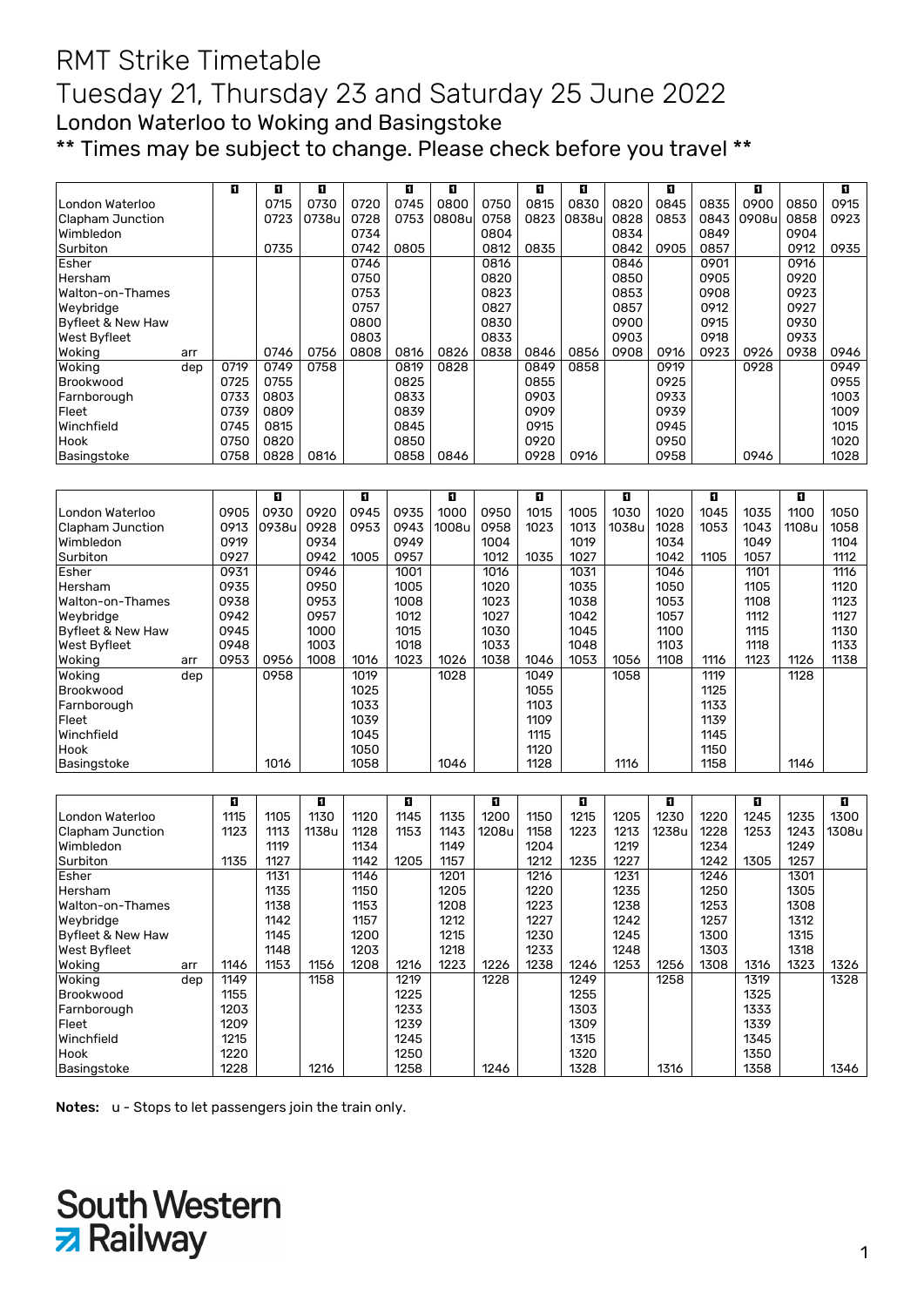## RMT Strike Timetable Tuesday 21, Thursday 23 and Saturday 25 June 2022 London Waterloo to Woking and Basingstoke \*\* Times may be subject to change. Please check before you travel \*\*

|                   |     |      | п    |      | п     |      | П    |      | п     |      | о    |      | п     |      | п    |      |
|-------------------|-----|------|------|------|-------|------|------|------|-------|------|------|------|-------|------|------|------|
| London Waterloo   |     | 1250 | 1315 | 1305 | 1330  | 1320 | 1345 | 1335 | 1400  | 1350 | 1415 | 1405 | 1430  | 1420 | 1445 | 1435 |
| Clapham Junction  |     | 1258 | 1323 | 1313 | 1338u | 1328 | 1353 | 1343 | 1408u | 1358 | 1423 | 1413 | 1438u | 1428 | 1453 | 1443 |
| Wimbledon         |     | 1304 |      | 1319 |       | 1334 |      | 1349 |       | 1404 |      | 1419 |       | 1434 |      | 1449 |
| Surbiton          |     | 1312 | 1335 | 1327 |       | 1342 | 1405 | 1357 |       | 1412 | 1435 | 1427 |       | 1442 | 1505 | 1457 |
| Esher             |     | 1316 |      | 1331 |       | 1346 |      | 1401 |       | 1416 |      | 1431 |       | 1446 |      | 1501 |
| Hersham           |     | 1320 |      | 1335 |       | 1350 |      | 1405 |       | 1420 |      | 1435 |       | 1450 |      | 1505 |
| Walton-on-Thames  |     | 1323 |      | 1338 |       | 1353 |      | 1408 |       | 1423 |      | 1438 |       | 1453 |      | 1508 |
| Weybridge         |     | 1327 |      | 1342 |       | 1357 |      | 1412 |       | 1427 |      | 1442 |       | 1457 |      | 1512 |
| Byfleet & New Haw |     | 1330 |      | 1345 |       | 1400 |      | 1415 |       | 1430 |      | 1445 |       | 1500 |      | 1515 |
| West Byfleet      |     | 1333 |      | 1348 |       | 1403 |      | 1418 |       | 1433 |      | 1448 |       | 1503 |      | 1518 |
| Woking            | arr | 1338 | 1346 | 1353 | 1356  | 1408 | 1416 | 1423 | 1426  | 1438 | 1446 | 1453 | 1456  | 1508 | 1516 | 1523 |
| Woking            | dep |      | 1349 |      | 1358  |      | 1419 |      | 1428  |      | 1449 |      | 1458  |      | 1519 |      |
| Brookwood         |     |      | 1355 |      |       |      | 1425 |      |       |      | 1455 |      |       |      | 1525 |      |
| Farnborough       |     |      | 1403 |      |       |      | 1433 |      |       |      | 1503 |      |       |      | 1533 |      |
| Fleet             |     |      | 1409 |      |       |      | 1439 |      |       |      | 1509 |      |       |      | 1539 |      |
| Winchfield        |     |      | 1415 |      |       |      | 1445 |      |       |      | 1515 |      |       |      | 1545 |      |
| Hook              |     |      | 1420 |      |       |      | 1450 |      |       |      | 1520 |      |       |      | 1550 |      |
| Basingstoke       |     |      | 1428 |      | 1416  |      | 1458 |      | 1446  |      | 1528 |      | 1516  |      | 1558 |      |

|                   |     | П     |      | п    |      | П     |      | о    |      | о     |      | П    |      | п     |      | п    |
|-------------------|-----|-------|------|------|------|-------|------|------|------|-------|------|------|------|-------|------|------|
| London Waterloo   |     | 1500  | 1450 | 1515 | 1505 | 1530  | 1520 | 1545 | 1535 | 1600  | 1550 | 1615 | 1605 | 1630  | 1620 | 1645 |
| Clapham Junction  |     | 1508u | 1458 | 1523 | 1513 | 1538u | 1528 | 1553 | 1543 | 1608u | 1558 | 1623 | 1613 | 1638u | 1628 | 1653 |
| Wimbledon         |     |       | 1504 |      | 1519 |       | 1534 |      | 1549 |       | 1604 |      | 1619 |       | 1634 |      |
| Surbiton          |     |       | 1512 | 1535 | 1527 |       | 1542 | 1605 | 1557 |       | 1612 | 1635 | 1627 |       | 1642 | 1705 |
| Esher             |     |       | 1516 |      | 1531 |       | 1546 |      | 1601 |       | 1616 |      | 1631 |       | 1646 |      |
| Hersham           |     |       | 1520 |      | 1535 |       | 1550 |      | 1605 |       | 1620 |      | 1635 |       | 1650 |      |
| Walton-on-Thames  |     |       | 1523 |      | 1538 |       | 1553 |      | 1608 |       | 1623 |      | 1638 |       | 1653 |      |
| Weybridge         |     |       | 1527 |      | 1542 |       | 1557 |      | 1612 |       | 1627 |      | 1642 |       | 1657 |      |
| Byfleet & New Haw |     |       | 1530 |      | 1545 |       | 1600 |      | 1615 |       | 1630 |      | 1645 |       | 1700 |      |
| West Byfleet      |     |       | 1533 |      | 1548 |       | 1603 |      | 1618 |       | 1633 |      | 1648 |       | 1703 |      |
| Woking            | arr | 1526  | 1538 | 1546 | 1553 | 1556  | 1608 | 1616 | 1623 | 1626  | 1638 | 1646 | 1653 | 1656  | 1708 | 1716 |
| Woking            | dep | 1528  |      | 1549 |      | 1558  |      | 1619 |      | 1628  |      | 1649 |      | 1658  |      | 1719 |
| Brookwood         |     |       |      | 1555 |      |       |      | 1625 |      |       |      | 1655 |      |       |      | 1725 |
| Farnborough       |     |       |      | 1603 |      |       |      | 1633 |      |       |      | 1703 |      |       |      | 1733 |
| Fleet             |     |       |      | 1609 |      |       |      | 1639 |      |       |      | 1709 |      |       |      | 1739 |
| Winchfield        |     |       |      | 1615 |      |       |      | 1645 |      |       |      | 1715 |      |       |      | 1745 |
| Hook              |     |       |      | 1620 |      |       |      | 1650 |      |       |      | 1720 |      |       |      | 1750 |
| Basingstoke       |     | 1546  |      | 1628 |      | 1616  |      | 1658 |      | 1646  |      | 1728 |      | 1716  |      | 1758 |

|                     |      | П    |      | п    |      | П    |      | п    |      |      |  |  |  |
|---------------------|------|------|------|------|------|------|------|------|------|------|--|--|--|
| London Waterloo     | 1635 | 1700 | 1650 | 1715 | 1705 | 1742 | 1720 | 1745 | 1735 | 1750 |  |  |  |
| Clapham Junction    | 1643 |      | 1658 |      | 1713 |      | 1728 | 1753 | 1743 | 1758 |  |  |  |
| Wimbledon           | 1649 |      | 1704 |      | 1719 |      | 1734 |      | 1749 | 1804 |  |  |  |
| Surbiton            | 1657 |      | 1712 | 1735 | 1727 |      | 1742 | 1805 | 1757 | 1812 |  |  |  |
| Esher               | 1701 |      | 1716 |      | 1731 |      | 1746 |      | 1801 | 1816 |  |  |  |
| Hersham             | 1705 |      | 1720 |      | 1735 |      | 1750 |      | 1805 | 1820 |  |  |  |
| Walton-on-Thames    | 1708 |      | 1723 |      | 1738 |      | 1753 |      | 1808 | 1823 |  |  |  |
| Weybridge           | 1712 |      | 1727 |      | 1742 |      | 1757 |      | 1812 | 1827 |  |  |  |
| Byfleet & New Haw   | 1715 |      | 1730 |      | 1745 |      | 1800 |      | 1815 | 1830 |  |  |  |
| <b>West Byfleet</b> | 1718 |      | 1733 |      | 1748 |      | 1803 |      | 1818 | 1833 |  |  |  |
| Woking<br>arr       | 1723 | 1725 | 1738 | 1746 | 1753 | 1807 | 1808 | 1816 | 1823 | 1838 |  |  |  |
| Woking<br>dep       |      | 1728 |      | 1749 |      | 1809 |      | 1818 |      |      |  |  |  |
| Brookwood           |      |      |      | 1755 |      |      |      |      |      |      |  |  |  |
| Farnborough         |      |      |      | 1803 |      |      |      | 1827 |      |      |  |  |  |
| Fleet               |      |      |      | 1809 |      |      |      |      |      |      |  |  |  |
| Winchfield          |      |      |      | 1815 |      |      |      |      |      |      |  |  |  |
| Hook                |      |      |      | 1820 |      |      |      |      |      |      |  |  |  |
| Basingstoke         |      | 1748 |      | 1828 |      | 1827 |      | 1841 |      |      |  |  |  |

Notes: u - Stops to let passengers join the train only.

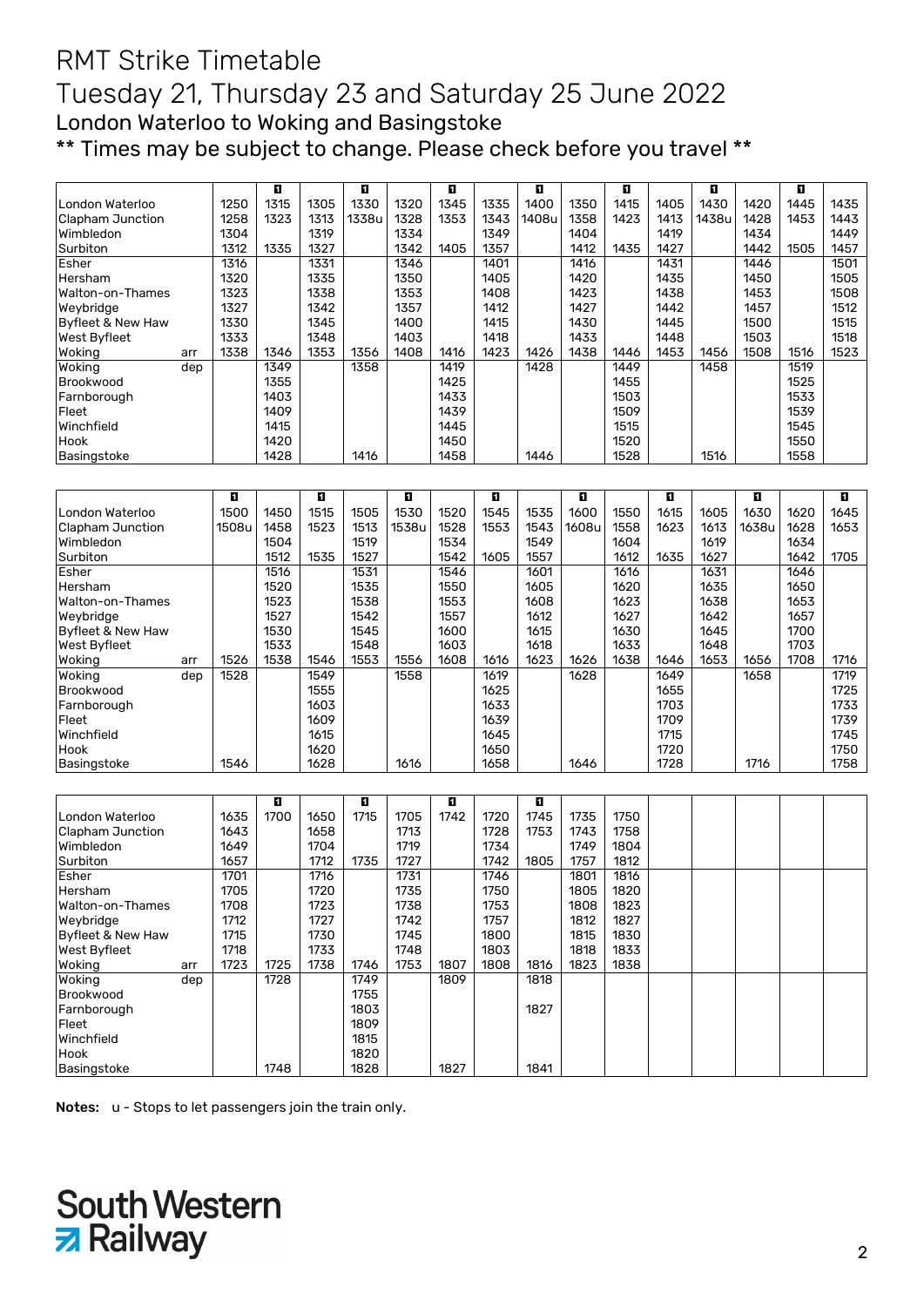#### RMT Strike Timetable Tuesday 21, Thursday 23 and Saturday 25 June 2022 Basingstoke and Woking to London Waterloo \*\* Times may be subject to change. Please check before you travel \*\*

|                         |     |      |      | п                | O    |      | П    |      | O    |      | O    |      | O    |      | O                |      |
|-------------------------|-----|------|------|------------------|------|------|------|------|------|------|------|------|------|------|------------------|------|
| Basingstoke             |     |      |      | 0730             | 0745 |      | 0724 |      | 0809 |      | 0754 |      | 0838 |      | 0824             |      |
| Hook                    |     |      |      |                  |      |      | 0733 |      |      |      | 0803 |      |      |      | 0833             |      |
| Winchfield              |     |      |      |                  |      |      | 0738 |      |      |      | 0808 |      |      |      | 0838             |      |
| Fleet                   |     |      |      |                  |      |      | 0744 |      |      |      | 0814 |      |      |      | 0844             |      |
| Farnborough             |     |      |      |                  |      |      | 0750 |      |      |      | 0820 |      |      |      | 0850             |      |
| Brookwood               |     |      |      |                  |      |      | 0758 |      |      |      | 0828 |      |      |      | 0858             |      |
| Woking                  | arr |      |      | 0751             | 0803 |      | 0804 |      | 0827 |      | 0835 |      | 0856 |      | 0905             |      |
| Woking                  | dep | 0718 | 0733 | 0753             | 0805 | 0748 | 0808 | 0803 | 0828 | 0818 | 0838 | 0833 | 0858 | 0848 | 0908             | 0903 |
| West Byfleet            |     | 0723 | 0738 |                  |      | 0753 |      | 0808 |      | 0823 |      | 0838 |      | 0853 |                  | 0908 |
| Byfleet & New Haw       |     | 0726 | 0741 |                  |      | 0756 |      | 0811 |      | 0826 |      | 0841 |      | 0856 |                  | 0911 |
| Weybridge               |     | 0730 | 0745 |                  |      | 0800 |      | 0815 |      | 0830 |      | 0845 |      | 0900 |                  | 0915 |
| Walton-on-Thames        |     | 0734 | 0749 |                  |      | 0804 |      | 0819 |      | 0834 |      | 0849 |      | 0904 |                  | 0919 |
| Hersham                 |     | 0737 | 0752 |                  |      | 0807 |      | 0822 |      | 0837 |      | 0852 |      | 0907 |                  | 0922 |
| Esher                   |     | 0740 | 0755 |                  |      | 0810 |      | 0825 |      | 0840 |      | 0855 |      | 0910 |                  | 0925 |
| Surbiton                |     | 0744 | 0759 | $\frac{1}{0804}$ |      | 0814 | 0819 | 0829 |      | 0844 | 0849 | 0859 |      | 0914 | 0919             | 0929 |
| Wimbledon               |     | 0751 | 0806 |                  |      | 0821 |      | 0836 |      | 0851 |      | 0906 |      | 0921 |                  | 0936 |
| <b>Clapham Junction</b> |     | 0758 | 0813 |                  |      | 0828 | 0831 | 0843 |      | 0858 | 0901 | 0913 | 0917 | 0928 | 0931             | 0943 |
| London Waterloo         |     | 0809 | 0824 | 0826             | 0829 | 0839 | 0841 | 0854 | 0856 | 0909 | 0911 | 0924 | 0926 | 0939 | 0941             | 0954 |
|                         |     |      |      |                  |      |      |      |      |      |      |      |      |      |      |                  |      |
|                         |     |      |      |                  |      |      |      |      |      |      |      |      |      |      |                  |      |
|                         |     |      |      |                  |      |      |      |      |      |      |      |      |      |      |                  |      |
|                         |     | O    |      | O                |      | O    |      | O    |      | o    |      | O    |      | O    |                  | O    |
| Basingstoke             |     | 0911 |      | 0854             |      | 0938 |      | 0924 |      | 1008 |      | 0954 |      | 1038 |                  | 1024 |
| Hook                    |     |      |      | 0903             |      |      |      | 0933 |      |      |      | 1003 |      |      |                  | 1033 |
| Winchfield              |     |      |      | 0908             |      |      |      | 0938 |      |      |      | 1008 |      |      |                  | 1038 |
| Fleet                   |     |      |      | 0914             |      |      |      | 0944 |      |      |      | 1014 |      |      |                  | 1044 |
| Farnborough             |     |      |      | 0920             |      |      |      | 0950 |      |      |      | 1020 |      |      |                  | 1050 |
| Brookwood               |     |      |      | 0928             |      |      |      | 0958 |      |      |      | 1028 |      |      |                  | 1058 |
| Woking                  | arr | 0929 |      | 0935             |      | 0956 |      | 1005 |      | 1026 |      | 1035 |      | 1056 |                  | 1105 |
| Woking                  | dep | 0931 | 0918 | 0938             | 0933 | 0958 | 0948 | 1008 | 1003 | 1028 | 1018 | 1038 | 1033 | 1058 | 1048             | 1108 |
| West Byfleet            |     |      | 0923 |                  | 0938 |      | 0953 |      | 1008 |      | 1023 |      | 1038 |      | 1053             |      |
| Byfleet & New Haw       |     |      | 0926 |                  | 0941 |      | 0956 |      | 1011 |      | 1026 |      | 1041 |      | 1056             |      |
| Wevbridge               |     |      | 0930 |                  | 0945 |      | 1000 |      | 1015 |      | 1030 |      | 1045 |      | 1100             |      |
| Walton-on-Thames        |     |      | 0934 |                  | 0949 |      | 1004 |      | 1019 |      | 1034 |      | 1049 |      | 1104             |      |
| Hersham                 |     |      | 0937 |                  | 0952 |      | 1007 |      | 1022 |      | 1037 |      | 1052 |      | 1107             |      |
| Esher                   |     |      | 0940 |                  | 0955 |      | 1010 |      | 1025 |      | 1040 |      | 1055 |      | 1110             |      |
| Surbiton                |     |      | 0944 | 0949             | 0959 |      | 1014 | 1019 | 1029 |      | 1044 | 1049 | 1059 |      | $\frac{1114}{x}$ | 1119 |
| Wimbledon               |     |      | 0951 |                  | 1006 |      | 1021 |      | 1036 |      | 1051 |      | 1106 |      | 1121             |      |
| Clapham Junction        |     | 0950 | 0958 | 1001             | 1013 | 1017 | 1028 | 1031 | 1043 | 1047 | 1058 | 1101 | 1113 | 1117 | 1128             | 1131 |
| London Waterloo         |     | 0959 | 1009 | 1011             | 1024 | 1026 | 1039 | 1041 | 1054 | 1056 | 1109 | 1111 | 1124 | 1126 | 1139             | 1141 |
|                         |     |      |      |                  |      |      |      |      |      |      |      |      |      |      |                  |      |

|                   |     |      | П    |      | п    |      | п    |      | п    |      | п    |      | П    |      | П    |      |
|-------------------|-----|------|------|------|------|------|------|------|------|------|------|------|------|------|------|------|
| Basingstoke       |     |      | 1108 |      | 1054 |      | 1138 |      | 1124 |      | 1208 |      | 1154 |      | 1241 |      |
| Hook              |     |      |      |      | 1103 |      |      |      | 1133 |      |      |      | 1203 |      |      |      |
| Winchfield        |     |      |      |      | 1108 |      |      |      | 1138 |      |      |      | 1208 |      |      |      |
| Fleet             |     |      |      |      | 1114 |      |      |      | 1144 |      |      |      | 1214 |      |      |      |
| Farnborough       |     |      |      |      | 1120 |      |      |      | 1150 |      |      |      | 1220 |      |      |      |
| Brookwood         |     |      |      |      | 1128 |      |      |      | 1158 |      |      |      | 1228 |      |      |      |
| Woking<br>arr     |     |      | 1126 |      | 1135 |      | 1156 |      | 1205 |      | 1226 |      | 1235 |      | 1259 |      |
| Woking            | dep | 1103 | 1128 | 1118 | 1138 | 1133 | 1158 | 1148 | 1208 | 1203 | 1228 | 1218 | 1238 | 1233 | 1301 | 1248 |
| West Byfleet      |     | 1108 |      | 1123 |      | 1138 |      | 1153 |      | 1208 |      | 1223 |      | 1238 |      | 1253 |
| Byfleet & New Haw |     | 1111 |      | 1126 |      | 1141 |      | 1156 |      | 1211 |      | 1226 |      | 1241 |      | 1256 |
| Weybridge         |     | 1115 |      | 1130 |      | 1145 |      | 1200 |      | 1215 |      | 1230 |      | 1245 |      | 1300 |
| Walton-on-Thames  |     | 1119 |      | 1134 |      | 1149 |      | 1204 |      | 1219 |      | 1234 |      | 1249 |      | 1304 |
| Hersham           |     | 1122 |      | 1137 |      | 1152 |      | 1207 |      | 1222 |      | 1237 |      | 1252 |      | 1307 |
| Esher             |     | 1125 |      | 1140 |      | 1155 |      | 1210 |      | 1225 |      | 1240 |      | 1255 |      | 1310 |
| Surbiton          |     | 1129 |      | 1144 | 1149 | 1159 |      | 1214 | 1219 | 1229 |      | 1244 | 1249 | 1259 |      | 1314 |
| Wimbledon         |     | 1136 |      | 1151 |      | 1206 |      | 1221 |      | 1236 |      | 1251 |      | 1306 |      | 1321 |
| Clapham Junction  |     | 1143 | 1147 | 1158 | 1201 | 1213 | 1217 | 1228 | 1231 | 1243 | 1247 | 1258 | 1301 | 1313 | 1320 | 1328 |
| London Waterloo   |     | 1154 | 1156 | 1209 | 1211 | 1224 | 1226 | 1239 | 1241 | 1254 | 1256 | 1309 | 1311 | 1324 | 1329 | 1339 |